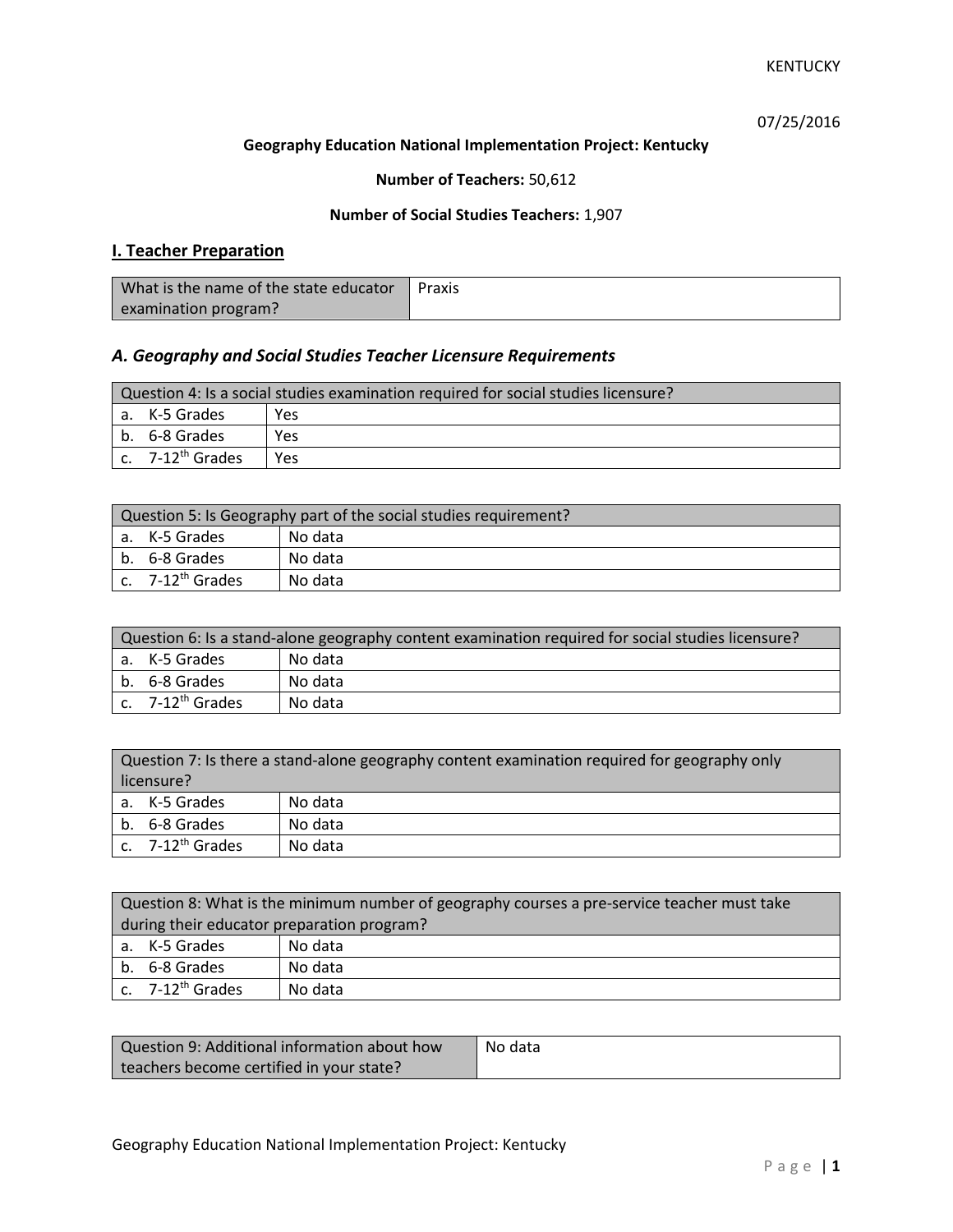# *B. Professional Development*

| Question 10: Can in service teachers receive<br>certification credit for professional<br>development courses or programs in<br>geography? | No data |
|-------------------------------------------------------------------------------------------------------------------------------------------|---------|
| Question 11: Does the state education agency<br>(SEA) provide professional development in<br>geography?                                   | No data |

# **II. Curriculum**

| Question 15: What is the name of the state   | Kentucky Core Academic Standards            |
|----------------------------------------------|---------------------------------------------|
| standards?                                   |                                             |
| Question 16: How are the state standards     | No data                                     |
| presented by grade level?                    |                                             |
| Question 17: When were the standards last    | 7-10 years                                  |
| revised?                                     |                                             |
| Question 18: Are there plans for revision to | Current                                     |
| the state standards?                         |                                             |
| Question 19: Is geography included in the    | No data                                     |
| state standards?                             |                                             |
| Question 20: How are the geography           | Geography standards are organized by strand |
| standards organized?                         |                                             |
| Question 21: What framework and/or           | No data                                     |
| documents were used?                         |                                             |

# **Question 22: What general topics are included?**

No data

| Question 23: What is the total number of credit | 22 credit hours |
|-------------------------------------------------|-----------------|
| hours required for high school graduation?      |                 |
| Question 24: What is the total number of social | 3 credit hours  |
| studies credit hours required for high school   |                 |
| graduation?                                     |                 |
| Question 25: What is the total number of        | 9 credit hours  |
| geography credit hours required for high school |                 |
| graduation?                                     |                 |

| Question 26: What geography courses will students typically experience? |                              |         |
|-------------------------------------------------------------------------|------------------------------|---------|
|                                                                         | a. K-5 Grades                | No data |
|                                                                         | b. 6-8 Grades                | No data |
|                                                                         | c. 7-12 <sup>th</sup> Grades | No data |